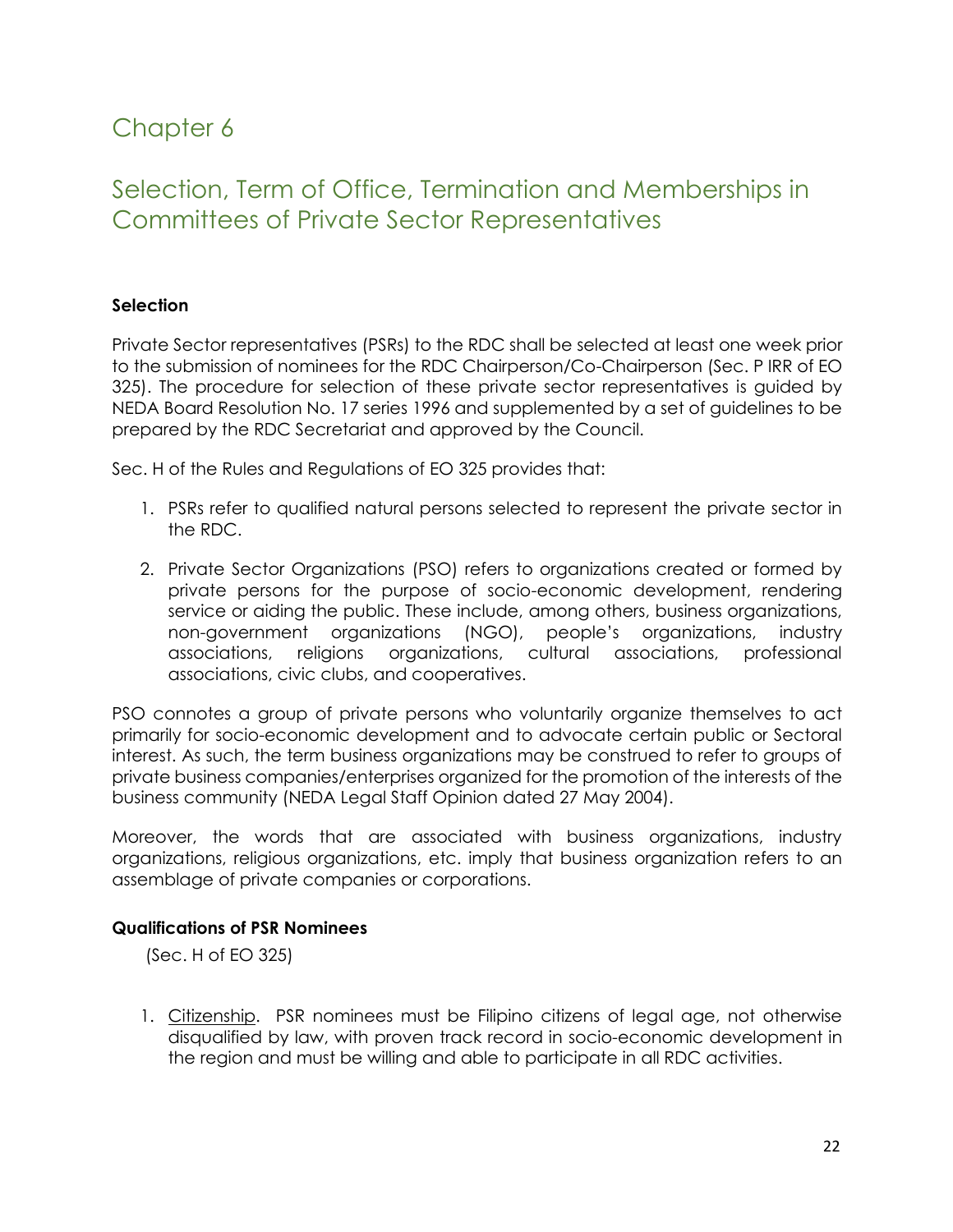- 2. Occupation. A PSR nominee must not hold any government position, whether appointive or elective, and must not receive remuneration from the government while serving as private sector representative to the RDC.
- 3. Nomination. The nominee must have been formally nominated by a qualified PSO duly accredited by the RDC.

## **Qualifications of Nominating PSO**

(Sec. of EO 325)

PSOs must have the following qualifications to be able to participate in the selection of PSRs to the RDC:

- 1. Legal Personality. The PSO must be registered with the Securities and Exchange Commission (SEC) or any government agency and LGU which registers organizations and associations for the purpose of bestowing legal personality.
- 2. Performance. The PSO must have conducted socio-economic activities for at least three (3) years from date of registration in the region concerned.
- 3. Nationality. The PSO must be Filipino. Organization managed by foreigners, whose officers and members are primarily composed of foreign nationals or are considered branches or affiliates of foreign organizations are disqualified.

Organizations which have government officials and employees as ex-officio members of the governing Board or whose operations are funded by the government are disqualified. Financial support by the government to specific projects will not be considered as funding support to operations.

## **Procedure**

(Sec. H of the Rules and Regulations of EO 325)

1. Accreditation. The RDC III thru the Secretariat shall initiate a one-month regionwide information campaign thru print and broadcast media on the procedures and criteria for the selection of private sector representatives. The RDC Secretariat shall update the list of accredited PSOs in the region using the prescribed form (Annex A) and determine the sectoral and geographic coverage of said organizations. It shall also pre-qualify the PSOs that shall participate in the PSR selection at least one month prior to the actual selection of PSRs (Sec. H.4 of IRR, EO 325).

Provincial/City Planning Development Offices in the region may be requested to assist the RDC Secretariat in the information campaign to reach out as many NGOs as possible by identifying qualified NGOs from which nominees can be taken, sending out invitations for qualified NGOs, and preparing a list of nominees from whom the representatives can be taken.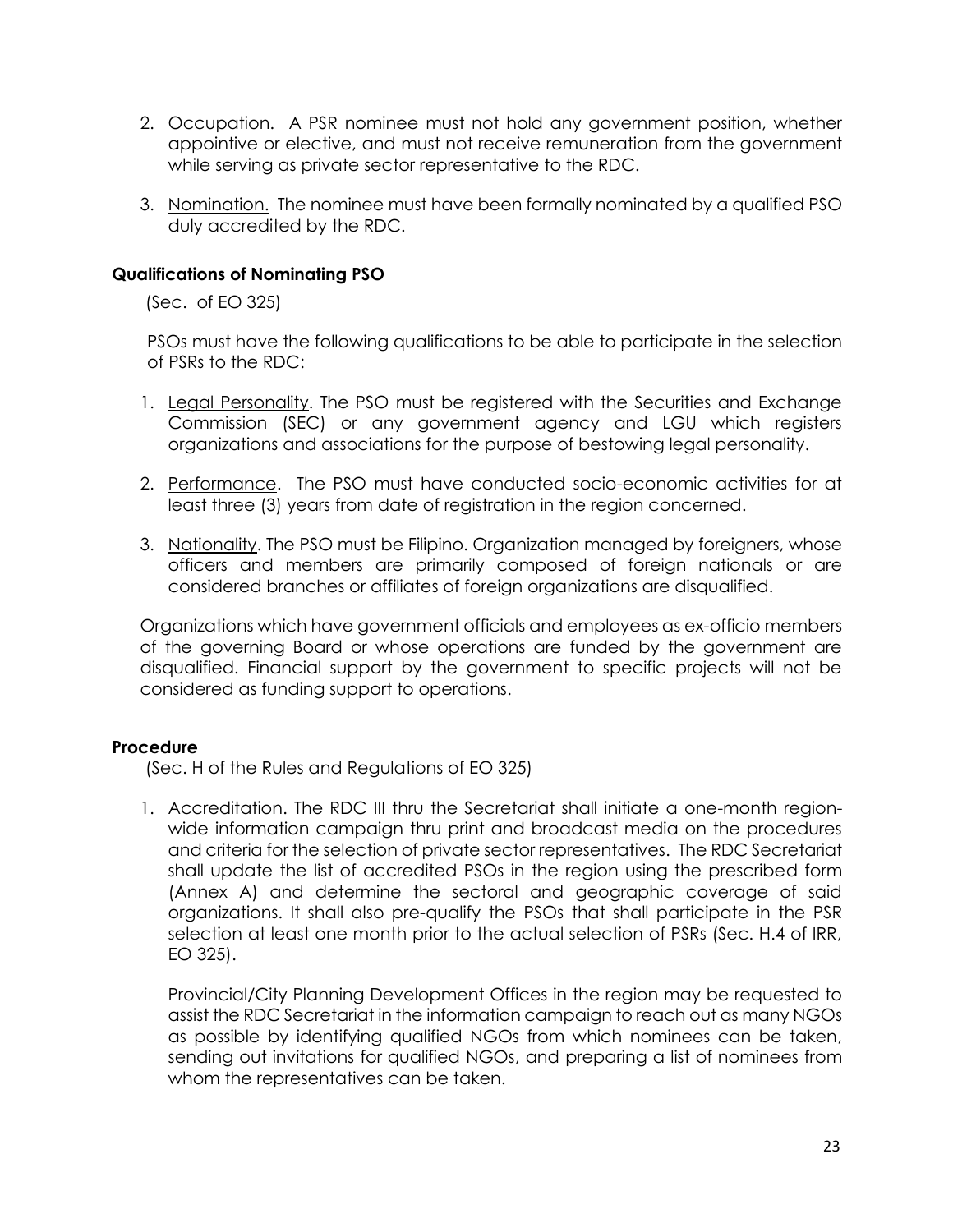2. Determination of Sectoral and Geographical Allocation (Sec. H.4 of IRR, EO 325). The RDC Ex-Officio members may determine the sectoral and geographic allocation of the private sector representatives in the RDC.

There shall be one PSR each to represent the provinces comprising the region. Geographic PSRs shall be endorsed by the Provincial Development Councils.

3. Nominee and Voter (Sec. H.4 of EO 325). Qualified PSOs shall submit their PSR nominees and the names of their official voters to the RDC Secretariat using the prescribed form (Annex A). Any individual who meets the qualifications set for PSR nominees may be nominated by a qualified PSO, provided, that the qualified PSO nominates a maximum of only two nominees, one sectoral and one geographic representation. Provided further that a qualified PSO and its subsidiaries and affiliates shall be counted as one PSO only, except in cases where such affiliates or subsidiaries have distinct and separate legal personalities. Nominees may or may not come from the nominating private sector organization.

The RDC Secretariat shall review the nomination forms to identify those coming from qualified private sector organizations.

4. Voting and Proclamation (Sec. H.4 of EO 325). The RDC Secretariat shall prepare the list of official nominees and convene the official voters representing qualified PSOs for the purpose of selecting PSRs to the Council. The selection of PSRs shall be done by secret balloting. The RDC Secretariat shall tally the votes and proclaim the successful nominees.

The RDC Secretariat shall determine the mechanics of the selection process and oversee the orderly conduct of the convention.

5. Confirmation. The RDC Ex-Officio members shall confirm the selected PSRs during the first RDC Full Council meeting to be held after the selection of the new set of PSRs.

## **Term of Office**

The term of office/tenure of RDC PSR is defined in the IRR of EO 325 Section H, Item 5: "All confirmed PSRs shall serve for a period of three years, without prejudice to re appointment through the same process of nomination and confirmation as provided in the Guidelines for the Selection of Tenure of PSRs. The term of the RDC Chairperson/Co-Chairperson who comes from the private sector is coterminous with his/her term as PSR".

If a duly elected private sector representative is unable to continue serving the Council and a vacancy occurs, the PSR who garnered the next highest number of votes during the election of PSRs assumes the vacant position but shall serve only the un-expired portion of the term of office.